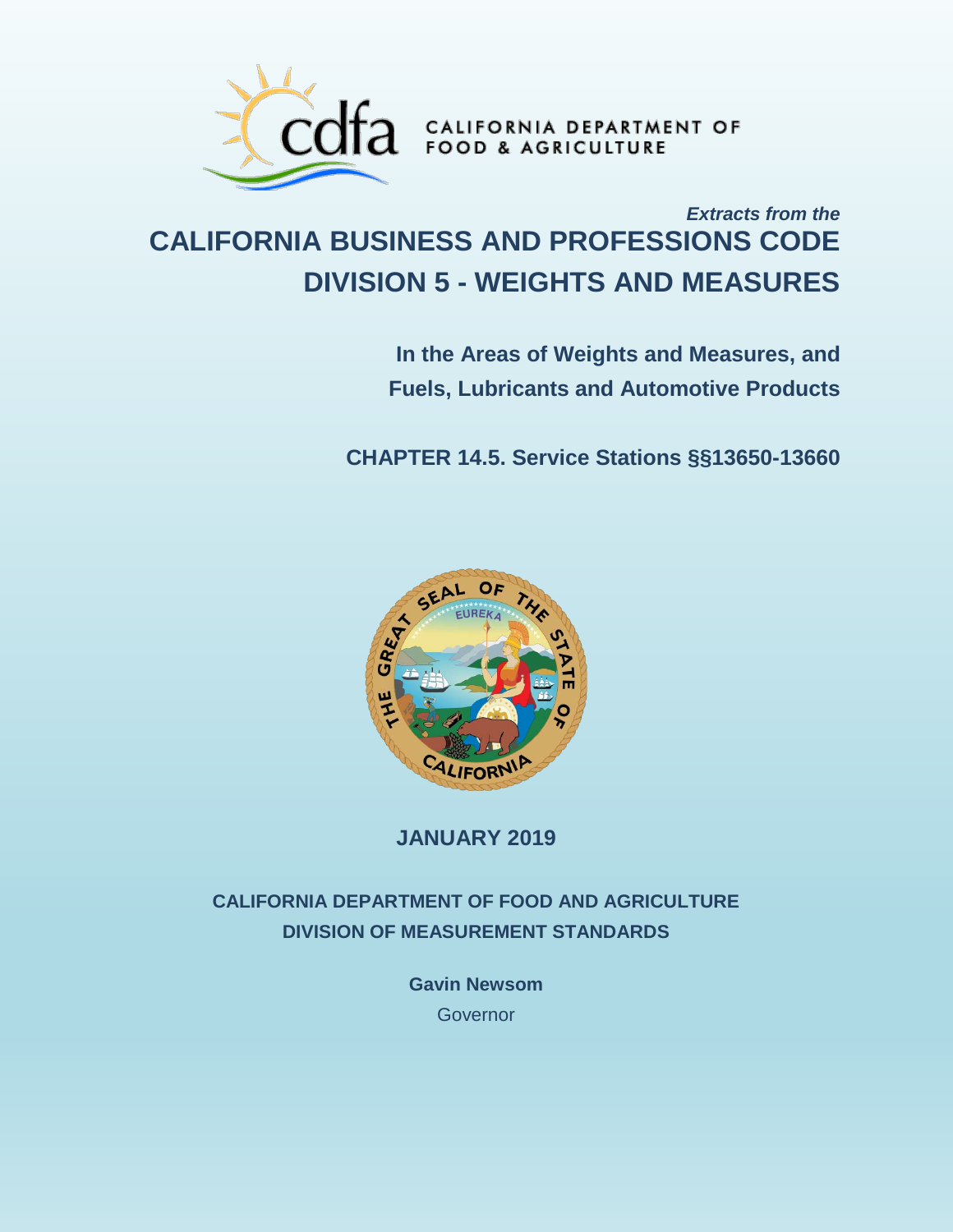# **DISCLAIMER**

This document represents the Division of Measurement Standards extracts from the Business and Professions Code and is intended to serve as a field resource for weights and measures officials for enforcing the laws pertaining to weights and measures in California. It is not to be considered as official state law.

To find the latest official version of Division 5 of the Business and Professions Code, visit the [California Legislative Information](http://leginfo.legislature.ca.gov/faces/codesTOCSelected.xhtml?tocCode=BPC&tocTitle=+Business+and+Professions+Code+-+BPC) website by selecting any of the following links:

## DIVISION 5. WEIGHTS AND MEASURES [12001-13800](http://leginfo.legislature.ca.gov/faces/codes_displayexpandedbranch.xhtml?tocCode=BPC&division=5.&title=&part=&chapter=&article=)

CHAPTER 1. General Provisions [12001-12027](http://leginfo.legislature.ca.gov/faces/codes_displayText.xhtml?lawCode=BPC&division=5.&title=&part=&chapter=1.&article=)

CHAPTER 2. [Administration](http://leginfo.legislature.ca.gov/faces/codes_displayexpandedbranch.xhtml?tocCode=BPC&division=5.&title=&part=&chapter=2.&article=) 12100-12246

CHAPTER 3. Standards of Weights and Measures [12300-12314](http://leginfo.legislature.ca.gov/faces/codes_displayText.xhtml?lawCode=BPC&division=5.&title=&part=&chapter=3.&article=)

CHAPTER 5. Weighing and Measuring Devices [12500-12519](http://leginfo.legislature.ca.gov/faces/codes_displayText.xhtml?lawCode=BPC&division=5.&title=&part=&chapter=5.&article=)

CHAPTER 5.5. Service Agencies for Weighing and Measuring Devices [12531-12544](http://leginfo.legislature.ca.gov/faces/codes_displayexpandedbranch.xhtml?tocCode=BPC&division=5.&title=&part=&chapter=5.5.&article=)

CHAPTER 6. Fair Packaging and Labeling Act [12601-12615.5](http://leginfo.legislature.ca.gov/faces/codes_displayText.xhtml?lawCode=BPC&division=5.&title=&part=&chapter=6.&article=)

CHAPTER 6.5. Unit Pricing [12655-12656](http://leginfo.legislature.ca.gov/faces/codes_displayText.xhtml?lawCode=BPC&division=5.&title=&part=&chapter=6.5.&article=)

CHAPTER 7. [Weighmasters](http://leginfo.legislature.ca.gov/faces/codes_displayText.xhtml?lawCode=BPC&division=5.&title=&part=&chapter=7.&article=) 12700-12737

CHAPTER 9. Special Provisions Relating to Farm Products [12925-12930](http://leginfo.legislature.ca.gov/faces/codes_displayexpandedbranch.xhtml?tocCode=BPC&division=5.&title=&part=&chapter=9.&article=)

CHAPTER 13. Automatic Checkout Systems [13300-13357](http://leginfo.legislature.ca.gov/faces/codes_displayexpandedbranch.xhtml?tocCode=BPC&division=5.&title=&part=&chapter=13.&article=)

CHAPTER 14. [Fuels and Lubricants](http://leginfo.legislature.ca.gov/faces/codes_displayexpandedbranch.xhtml?tocCode=BPC&division=5.&title=&part=&chapter=14.&article=) 13400-13630

CHAPTER 14.5. Service Stations [13650-13660](http://leginfo.legislature.ca.gov/faces/codes_displayText.xhtml?lawCode=BPC&division=5.&title=&part=&chapter=14.5.&article=)

CHAPTER 15. Automotive Products [13710-13741](http://leginfo.legislature.ca.gov/faces/codes_displayexpandedbranch.xhtml?tocCode=BPC&division=5.&title=&part=&chapter=15.&article=)

[CHAPTER](http://leginfo.legislature.ca.gov/faces/codes_displayText.xhtml?lawCode=BPC&division=5.&title=&part=&chapter=16.&article=) 16. Rental Vehicles 13800

For information concerning the contents of this document, please contact the Division of Measurement Standards by e-mail at [dms@cdfa.ca.gov](mailto:dms@cdfa.ca.gov)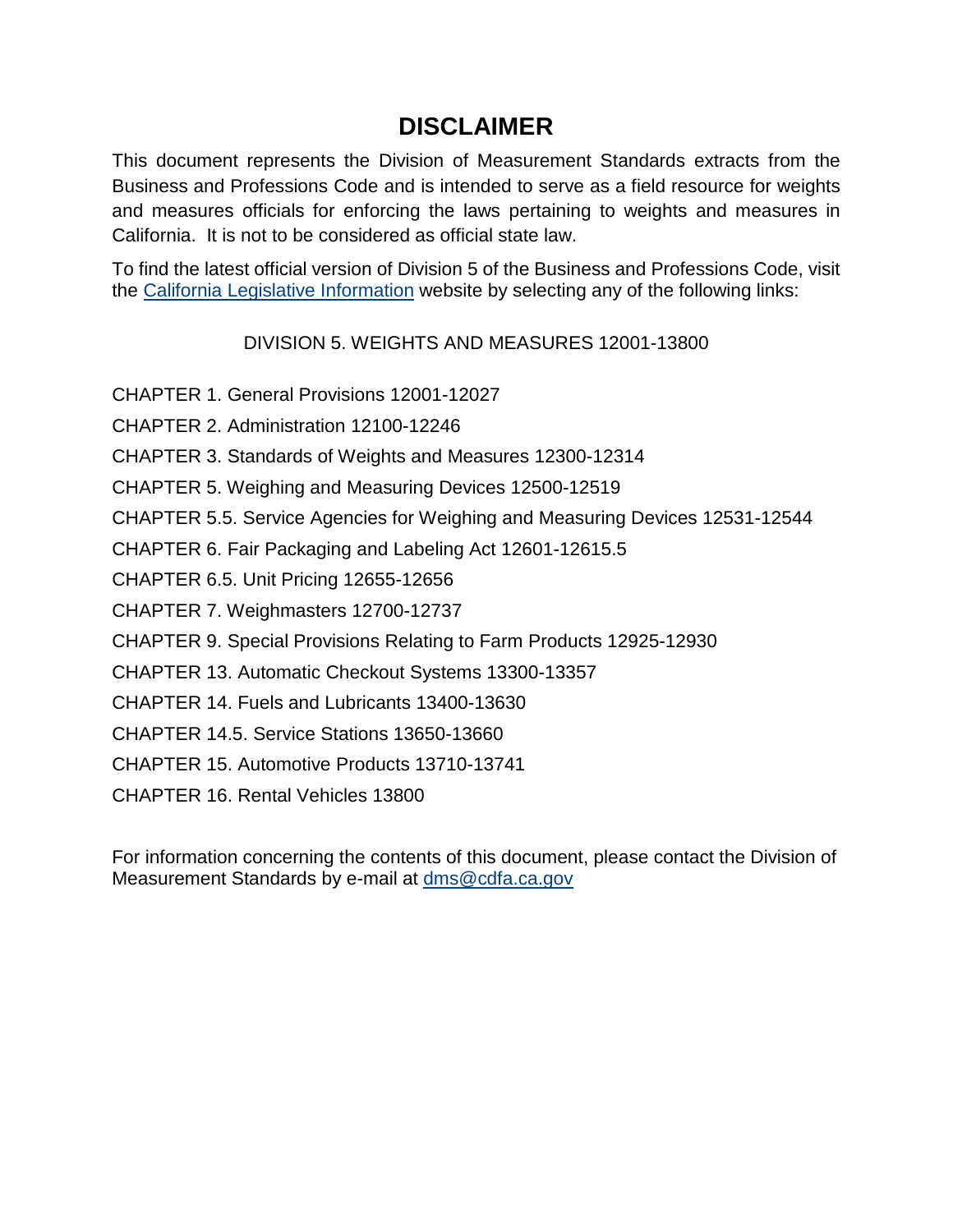

# **BUSINESS AND PROFESSIONS CODE**

### **DIVISION 5**

#### **Weights and Measures**

<span id="page-2-0"></span>**[Added by Stats. 1939 ch 43 § 1.]**

### **CHAPTER 14.5. – Service Stations TABLE OF CONTENTS**

| § 13651. |                                                         |
|----------|---------------------------------------------------------|
| § 13652. | PUNISHMENT FOR INTENTIONAL VIOLATIONS: COMPLIANCE AFTER |
|          |                                                         |
| § 13653. |                                                         |
| § 13660. |                                                         |

#### <span id="page-2-1"></span>**§ 13650. "SERVICE STATION"**

"Service station", as used in this chapter, means any establishment which offers for sale or sells gasoline or other motor vehicle fuel to the public.

*Added Stats. 1984 ch 1561 § 1.*

### <span id="page-2-2"></span>**§ 13651. PROVISION OF AIR, WATER, AND PRESSURE GAUGE**

- (a) (1) On and after January 1, 2000, every service station in this state shall provide, during operating hours, and make available at no cost to customers who purchase motor vehicle fuel, water, compressed air, and a gauge for measuring air pressure, to the public for use in servicing any passenger vehicle, as defined in Section 465 of the Vehicle Code, or any commercial vehicle, as defined in Section 260 of the Vehicle Code, with an unladen weight of 6,000 pounds or less.
	- (2) Every service station in this state shall display, at a conspicuous place on, at, or near the dispensing apparatus, at least one clearly visible sign which shall read as follows:

"CALIFORNIA LAW REQUIRES THIS STATION TO PROVIDE FREE AIR AND WATER FOR AUTOMOTIVE PURPOSES TO ITS CUSTOMERS WHO PURCHASE MOTOR VEHICLE FUEL. IF YOU HAVE A COMPLAINT NOTIFY THE STATION ATTENDANT AND/OR CALL THIS TOLL-FREE TELEPHONE NUMBER:

1 (800)\_\_\_\_\_\_\_\_\_\_\_\_\_\_\_\_."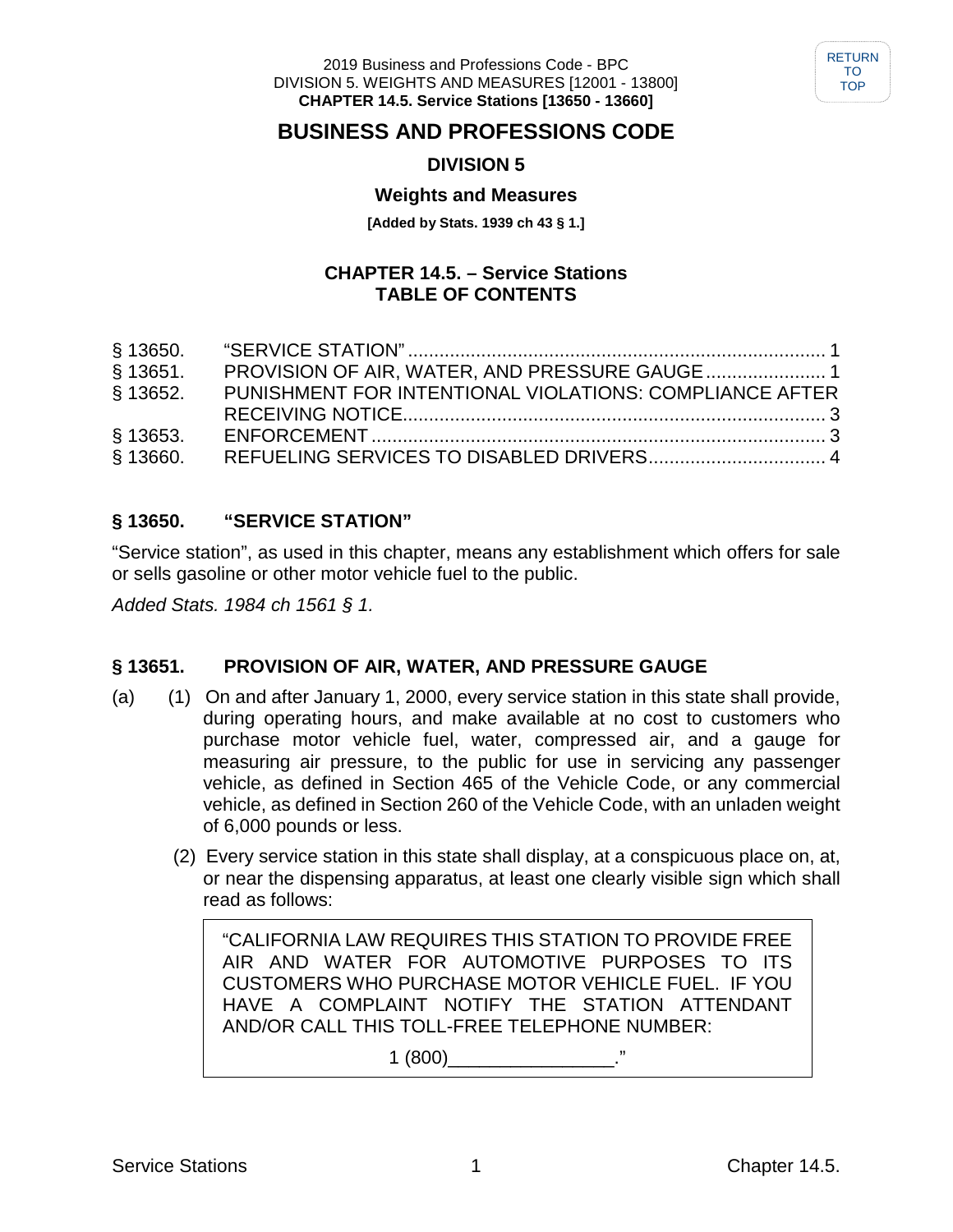This sign shall meet the requirements of Sections 13473 and 13474 with regard to letter size and contrast. As used in this paragraph, automotive purposes does not include the washing of vehicles.

- (b) (1) On and after January 1, 1990, every service station in this state located within 660 feet of an accessible right-of-way of an interstate or primary highway, as defined in Sections 5215 and 5220, shall provide, during business hours, public restrooms for use by its customers. Service stations shall not charge customers separately for the use of restroom facilities.
	- (2) The public restroom shall not be temporary or portable but shall be permanent and shall include separate facilities for men and women, each with toilets and sinks suitable for use by disabled persons in accordance with Section 19955.5 of the Health and Safety Code and Title 24 of the California Code of Regulations. However, a service station not located along an interstate highway and in a rural area, as defined by Section 101 of Title 23 of the United States Code, and where the annualized average daily traffic count is 2,500 vehicles or less, is only required to provide a single restroom to be used by both men and women unless the local legislative body or, upon designation by the local legislative body, the local building official determines and finds, based upon traffic studies and local or seasonal tourist patterns, that a single restroom would be inadequate to serve the public. In that event, the single restroom exemption shall not apply. The single restroom shall contain a toilet, urinal, and sink suitable for use by disabled persons as required by the Americans With Disabilities Act and Title 24 of the California Code of Regulations. The single restroom shall be equipped with a locking mechanism to be operated by the user of the restroom and the restroom shall be maintained in a clean and sanitary manner.
	- (3) This subdivision does not apply to service stations that are operational prior to January 1, 1990, and that would be obligated to construct permanent restroom facilities to comply with this subdivision.
	- (4) For the purposes of this subdivision, "customer" means a person who purchases any product available for sale on the premises of the service station, including items not related to the repairing or servicing of a motor vehicle.

(c) Every service station in this state shall display, at a conspicuous place on, at, or near the dispensing apparatus or at or near the point of sale, at least one clearly visible sign showing a list of applicable state and federal fuel taxes per gallon of motor vehicle fuel sold from the dispensing apparatus. The sign may display the federal excise tax rate as "up to \$.184".

(d) (1) The Division of Measurement Standards of the Department of Food and Agriculture shall, no later than January 1, 2001, establish a toll-free customer complaint telephone number. The toll-free telephone number thereby established shall be printed on the sign required pursuant to paragraph (2) of subdivision (a).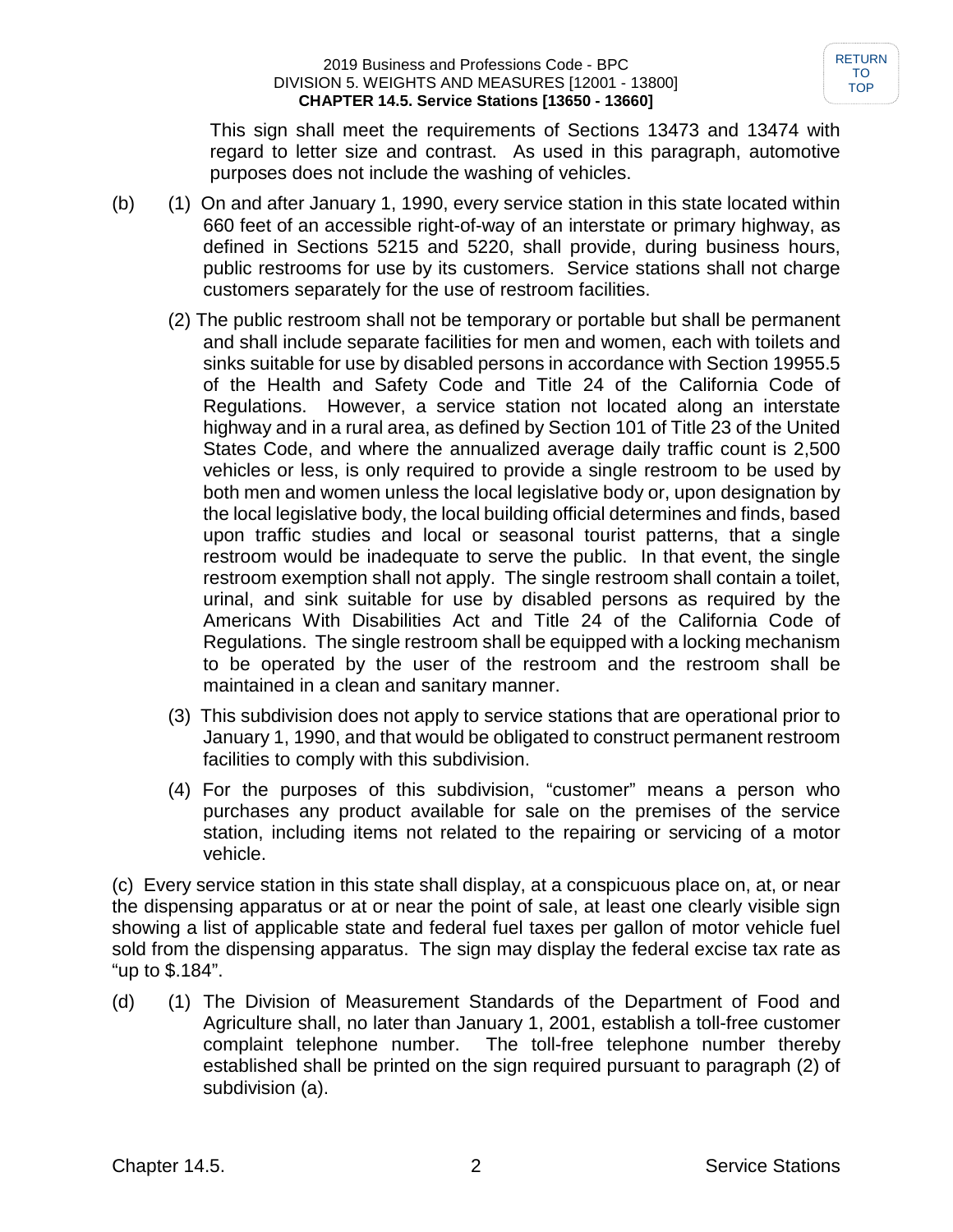#### 2019 Business and Professions Code - BPC DIVISION 5. WEIGHTS AND MEASURES [12001 - 13800] **CHAPTER 14.5. Service Stations [13650 - 13660]**



(2) Notwithstanding any other provision of law, employees of the Division of Measurement Standards, upon inspection, or upon notice of a complaint forwarded pursuant to this section, are empowered to investigate a complaint against a service station for lack of free air and water and issue a citation to the station, and to collect a fine of two hundred fifty dollars (\$250) per valid complaint, unless the citation is challenged in court. No citation shall be issued if the air and water equipment is in good working order upon initial inspection, or if they are repaired to the satisfaction of the inspecting entity within 10 working days of the initial inspection. In addition, no citation based on nonfunctional air and water equipment shall be issued if the service station can establish that the equipment has been the target of repeated vandalism, substantiated by three or more police reports within six months detailing the vandalism.

*Added Stats. 1984 ch 1561; Amended Stats. 1988 ch 1498 § 1; Amended Stats. 1989 ch 491 § 1; Amended Stats. 1990 ch 555 § 1; Amended Stats. 1996 ch 489 § 2; Amended Stats. 1999 ch 583 § 2; Amended Stats. 2003 ch 63 § 2.*

#### <span id="page-4-0"></span>**§ 13652. PUNISHMENT FOR INTENTIONAL VIOLATIONS: COMPLIANCE AFTER RECEIVING NOTICE**

(a) Any person who intentionally violates any provision of this chapter or any regulation promulgated pursuant thereto is guilty of an infraction, and, upon conviction, shall be punished by a fine not to exceed fifty dollars (\$50) for each day that the person violates the provision or regulation.

(b) The failure of an owner or manager of a service station to have adequate water and air facilities available for use by the public, or to provide permanent public restrooms for use by its customers, as required by subdivision (b) of Section 13651, for five consecutive working days, constitutes a rebuttable presumption affecting the burden of proof that the owner or manager has intentionally violated this chapter. This subdivision does not apply to restrooms rendered inoperable as a result of vandalism or plumbing problems that may not be readily repaired.

(c) Notwithstanding any other provision of this chapter, no person shall be guilty of the infraction specified in subdivision (a) if that person, within seven days after receiving notification from the city attorney, district attorney, or Attorney General of any violation of this chapter, makes whatever changes are necessary to comply with the requirements of this chapter.

*Added Stats. 1984 ch 1561; Amended Stats. 1989 ch 491 § 2.*

### <span id="page-4-1"></span>**§ 13653. ENFORCEMENT**

Notwithstanding any other provision of law, this chapter may be enforced by the city attorney, district attorney, or Attorney General.

*Added Stats. 1984 ch 1561 § 1.*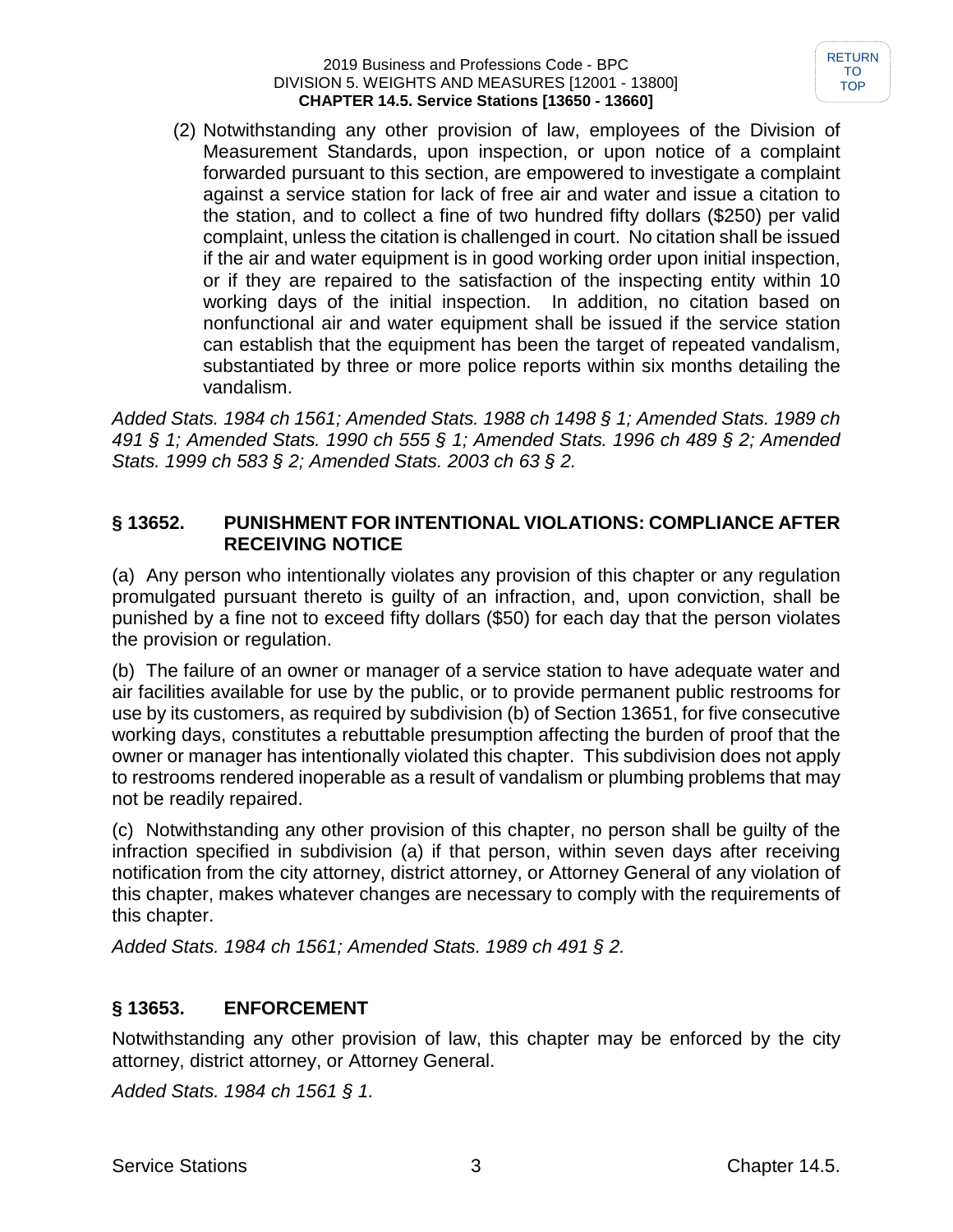

### <span id="page-5-0"></span>**§ 13660. REFUELING SERVICES TO DISABLED DRIVERS**

(a) Every person, firm, partnership, association, trustee, or corporation that operates a service station shall provide, upon request, refueling service to a disabled driver of a vehicle that displays a disabled person's plate or placard, or a disabled veteran's plate, issued by the Department of Motor Vehicles. The price charged for the motor vehicle fuel shall be no greater than that which the station otherwise would charge the public generally to purchase motor vehicle fuel without refueling service.

(b) Any person or entity specified in subdivision (a) that operates a service station shall be exempt from this section during hours when:

- (1) Only one employee is on duty.
- (2) Only two employees are on duty, one of whom is assigned exclusively to the preparation of food.

As used in this subdivision, the term "employee" does not include a person employed by an unrelated business that is not owned or operated by the entity offering motor vehicle fuel for sale to the general public.

(c) (1) Every person, firm, partnership, association, trustee, or corporation required to provide refueling service for persons with disabilities pursuant to this section shall post the following notice, or a notice with substantially similar language, in a manner and single location that is conspicuous to a driver seeking refueling service:

"Service to Disabled Persons

Disabled individuals properly displaying a disabled person's plate or placard, or a disabled veteran's plate, issued by the Department of Motor Vehicles, are entitled to request and receive refueling service at this service station for which they may not be charged more than the selfservice price."

- (2) If refueling service is limited to certain hours pursuant to an exemption set forth in subdivision (b), the notice required by paragraph (1) shall also specify the hours during which refueling service for persons with disabilities is available.
- (3) Every person, firm, partnership, association, trustee, or corporation that, consistent with subdivision (b), does not provide refueling service for persons with disabilities during any hours of operation shall post the following notice in a manner and single location that is conspicuous to a driver seeking refueling service: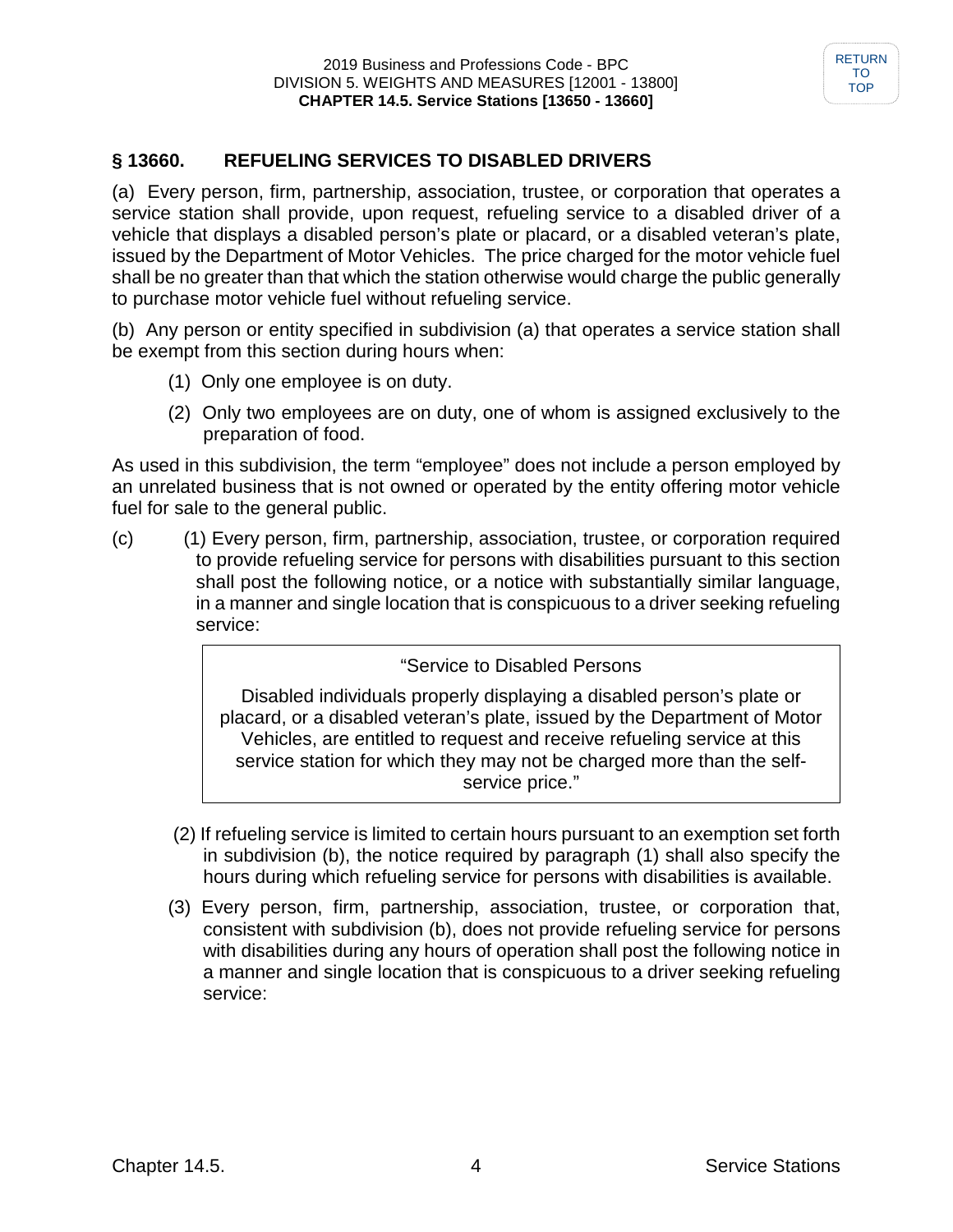

"No Service for Disabled Persons

This service station does not provide refueling service for disabled individuals."

(4) The signs required by paragraphs (1) and (3) shall also include a statement indicating that drivers seeking information about enforcement of laws related to refueling services for persons with disabilities may call one or more toll free telephone numbers specified and maintained by the Department of Rehabilitation. By January 31, 1999, the Director of the Department of Rehabilitation shall notify the State Board of Equalization of the toll free telephone number or numbers to be included on the signs required by this subdivision. At least one of these toll free telephone numbers shall be accessible to persons using telephone devices for the deaf. The State Board of Equalization shall publish information regarding the toll free telephone numbers as part of its annual notification required by subdivision (i). In the event that the toll-free telephone number or numbers change, the Director of the Department of Rehabilitation shall notify the State Board of Equalization of the new toll-free telephone number or numbers to be used.

(d) During the county sealer's normal petroleum product inspection of a service station, the sealer shall verify that a sign has been posted in accordance with subdivision (c). If a sign has not been posted, the sealer shall issue a notice of violation to the owner or agent. The sealer shall be reimbursed, as prescribed by the department, from funds provided under Chapter 14. If substantial, repeated violations of subdivision (c) are noted at the same service station, the sealer shall refer the matter to the appropriate local law enforcement agency.

(e) The local law enforcement agency shall, upon the verified complaint of any person or public agency, investigate the actions of any person, firm, partnership, association, trustee, or corporation alleged to have violated this section. If the local law enforcement agency determines that there has been a denial of service in violation of this section, or a substantial or repeated failure to comply with subdivision (c), the agency shall levy the fine prescribed in subdivision (f).

(f) Any person who, as a responsible managing individual setting service policy of a service station, or as an employee acting independently against the set service policy, acts in violation of this section is guilty of an infraction punishable by a fine of one hundred dollars (\$100) for the first offense, two hundred dollars (\$200) for the second offense, and five hundred dollars (\$500) for each subsequent offense.

(g) In addition to those matters referred pursuant to subdivision (e), the city attorney, the district attorney, or the Attorney General, upon his or her own motion, may investigate and prosecute alleged violations of this section. Any person or public agency may also file a verified complaint alleging violation of this section with the city attorney, district attorney, or Attorney General.

(h) Enforcement of this section may be initiated by any intended beneficiary of the provisions of this section, his or her representatives, or any public agency that exercises